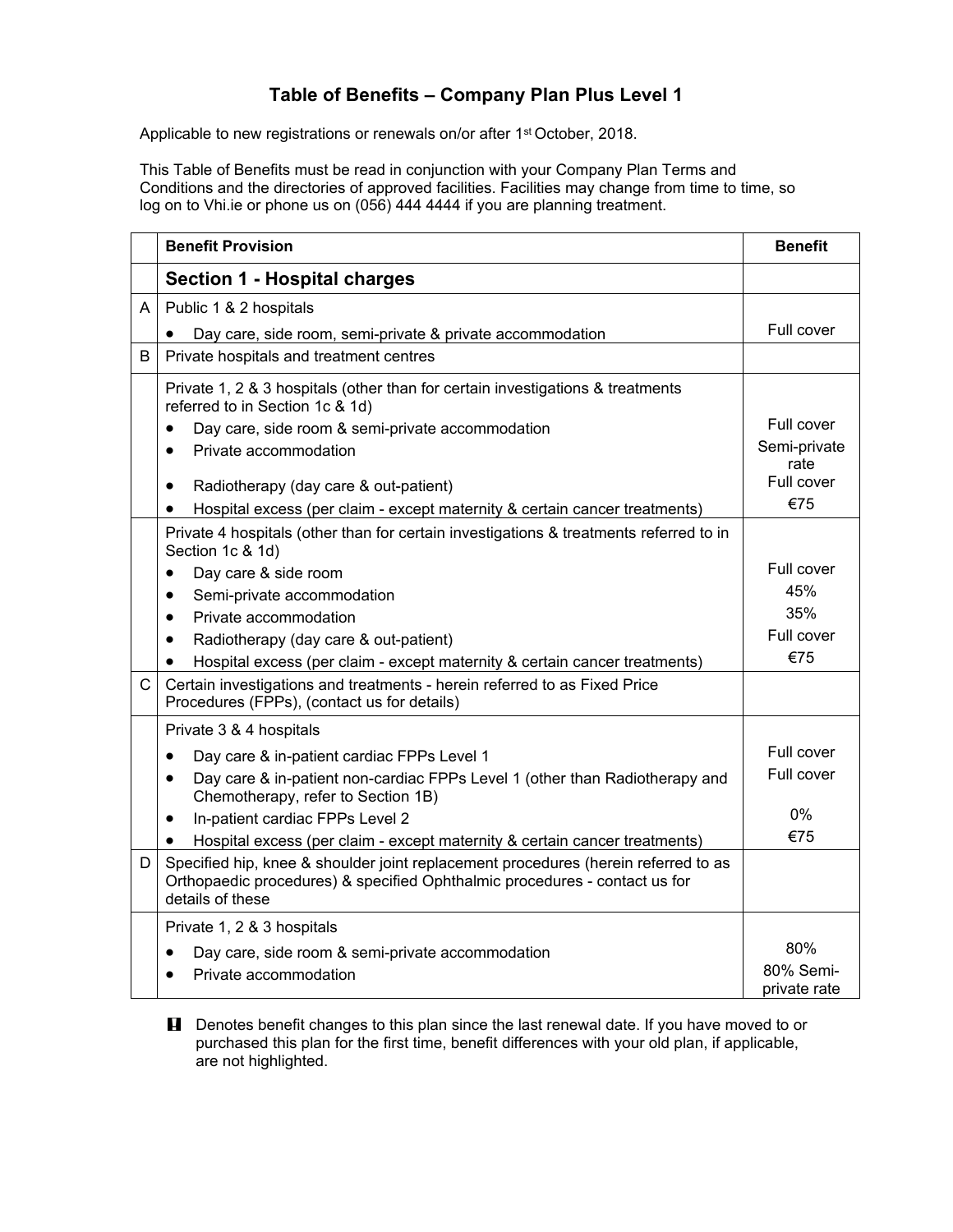|   | Hospital excess (per claim)<br>$\bullet$                                                                                                                              | €75                               |
|---|-----------------------------------------------------------------------------------------------------------------------------------------------------------------------|-----------------------------------|
|   | Private 4 hospitals                                                                                                                                                   |                                   |
|   | Day care & side room                                                                                                                                                  | 80%                               |
|   | Semi-private accommodation                                                                                                                                            | 45%                               |
|   | Private accommodation                                                                                                                                                 | 35%                               |
|   | Hospital excess (per claim)                                                                                                                                           | €75                               |
|   | When carried out as a Fixed Price Procedure (contact us for details)                                                                                                  |                                   |
|   | Private 3 & 4 hospitals<br>٠                                                                                                                                          | 80%                               |
|   | Hospital excess (per claim)                                                                                                                                           | €75                               |
|   | <b>Section 2 - Consultants' fees/GP procedures</b>                                                                                                                    |                                   |
| A | In-patient treatment, day-care/side room/out-patient & GP procedures                                                                                                  |                                   |
|   | Participating consultant/GP<br>٠                                                                                                                                      | Full cover                        |
|   | Non-participating consultant/GP                                                                                                                                       | Standard<br>benefit               |
|   | Section 3 - Psychiatric cover (read in conjunction with Section<br>1)                                                                                                 |                                   |
| A | In-patient psychiatric cover                                                                                                                                          | 100 days                          |
| B | Day care psychiatric treatment for approved day care programmes                                                                                                       | Contact us for<br>further details |
| C | In-patient treatment for alcoholism, drug or other substance abuse in any 5 year<br>period                                                                            | 91 days                           |
| D | Out-patient mental health treatment (in an approved out-patient mental health<br>centre) $H$                                                                          |                                   |
|   | Mental health assessment in every 2 year period                                                                                                                       | €100 per<br>member                |
|   | Mental health therapy, 7 visits<br>٠                                                                                                                                  | €75 per visit                     |
|   | Section 4 - Maternity & BabyH                                                                                                                                         |                                   |
| A | Normal confinement                                                                                                                                                    |                                   |
|   | Public hospital benefit (up to 3 days)                                                                                                                                | Full cover                        |
|   | Caesarean delivery (as per hospital benefits listed)                                                                                                                  | <b>Refer Section</b>              |
|   | Home birth benefit                                                                                                                                                    | $\overline{1}$<br>€3,400          |
| B | In-patient maternity consultant fees (per Schedule of Benefits for Professional<br>Fees)                                                                              | Agreed<br>charges                 |
| С | Post-natal home nursing                                                                                                                                               |                                   |
|   | Following 1 nights stay                                                                                                                                               | €1,200                            |
|   | Following 2 nights stay                                                                                                                                               | €600                              |
| D | Vhi Fertility Programme                                                                                                                                               |                                   |
|   | Fertility benefit - benefit per member, towards the cost of specified fertility tests<br>and treatments carried out in a Vhi Participating Fertility Treatment Centre |                                   |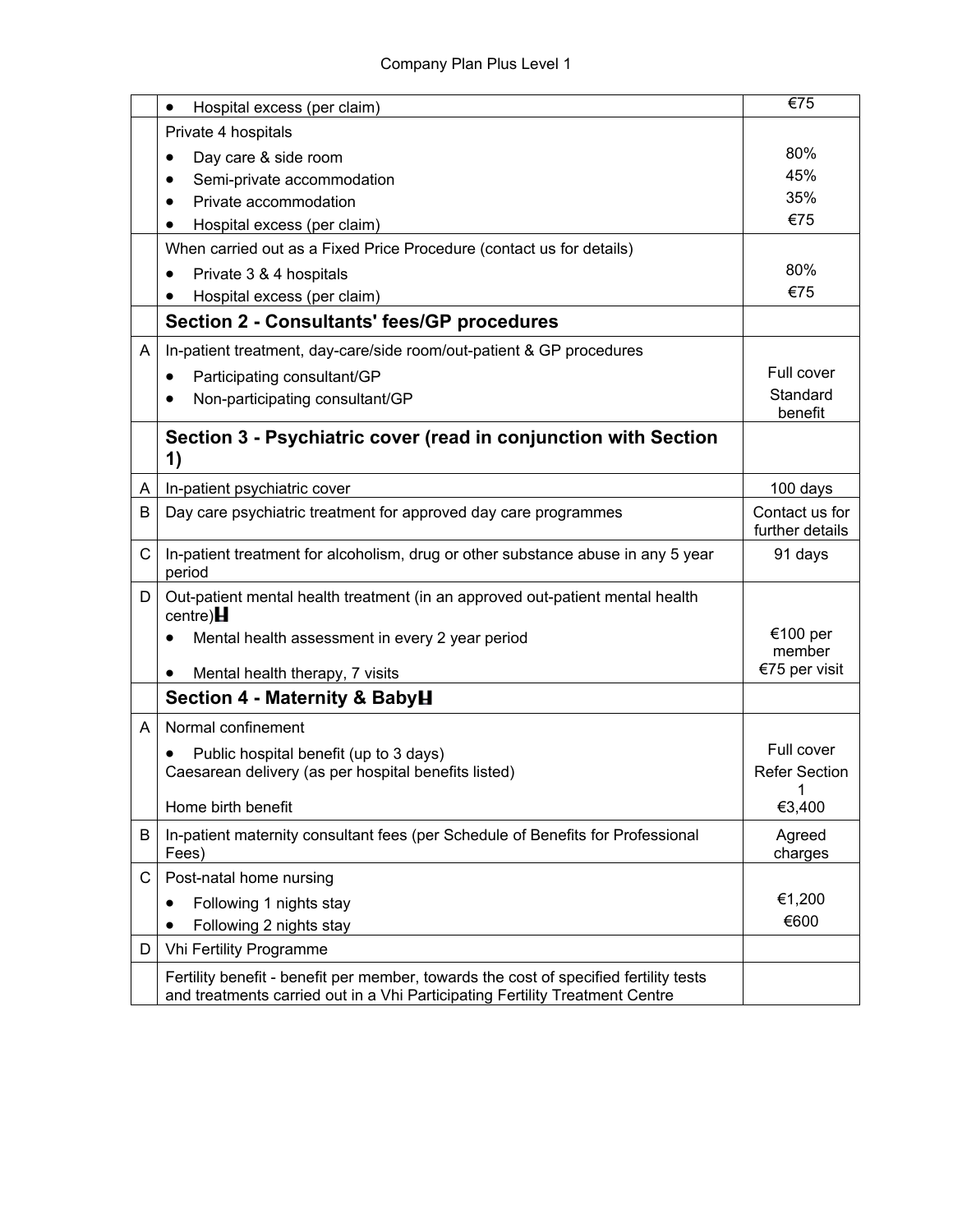|   | Initial consultation                                                                                                                                  | €100 discount<br>at point of<br>sale |
|---|-------------------------------------------------------------------------------------------------------------------------------------------------------|--------------------------------------|
|   | AMH & Semen Analysis tests                                                                                                                            | €100 discount<br>at point of<br>sale |
|   | Egg freezing - once per lifetime<br>$\bullet$                                                                                                         | €1,000                               |
|   | Sperm freezing - once per lifetime<br>$\bullet$                                                                                                       | €125                                 |
|   | IUI - up to 2 treatments per lifetime, female members only<br>$\bullet$                                                                               | €450 per<br>treatment*               |
|   | IVF or ICSI - up to 2 treatments per lifetime, female members only                                                                                    | €1,000 per<br>treatment*             |
|   | Fertility counselling - 4 sessions per treatment carried out in a Vhi Participating<br>$\bullet$<br><b>Fertility Treatment Centre</b>                 | €40 per<br>session                   |
|   | Fertility support services - Acupuncturists & Dieticians visits<br>$\bullet$                                                                          | <b>Refer Section</b><br>9            |
|   | * These benefits are co-funded by Vhi and the Vhi Participating Fertility Treatment<br>Centre                                                         |                                      |
| Е | Maternity & Baby Bundle                                                                                                                               |                                      |
|   | Maternity Yoga and Pilates classes<br>٠                                                                                                               | 75% cover up                         |
|   | One maternity scan<br>$\bullet$                                                                                                                       | to a combined                        |
|   | Breast-feeding consultations<br>$\bullet$                                                                                                             | limit of €500                        |
|   | Baby massage classes                                                                                                                                  | and                                  |
|   | Baby swim classes                                                                                                                                     | no excess                            |
|   | Ante natal course                                                                                                                                     |                                      |
|   | Section 5 - Cancer care and other benefitsH                                                                                                           |                                      |
| A | Genetic testing for cancer                                                                                                                            |                                      |
|   | Initial consultation for genetic testing for cancer *<br>٠                                                                                            | 50% cover                            |
|   | Genetic test - for specified genetic mutations to be carried out in an approved<br>$\bullet$<br>clinic *                                              | Full cover                           |
|   | Preventative (Prophylactic) treatment following on from the genetic test                                                                              | Covered up to                        |
|   |                                                                                                                                                       | the levels for<br>hospital           |
|   |                                                                                                                                                       | treatment<br>listed in               |
|   |                                                                                                                                                       | Section 1                            |
|   | * These benefits are available immediately for existing Vhi customers with no                                                                         |                                      |
|   | waiting periods. There is a 26 week new conditions waiting period for new joiners<br>and a two year waiting period for transfers from another insurer |                                      |
| B | Mammograms in an approved mammogram centre in each 24 month period,<br>covered in accordance with our rules (contact us for details)                  | Full cover                           |
| C | Cancer care support - one night's accommodation for each treatment                                                                                    | €100 per night                       |
| D | Manual lymph drainage following cancer treatment - 10 visits                                                                                          | €50 per visit                        |
| E | Clinical psychology counselling for oncology treatment (psycho oncology                                                                               | <b>Refer Section</b>                 |
|   | counselling) - 10 visits                                                                                                                              | 9                                    |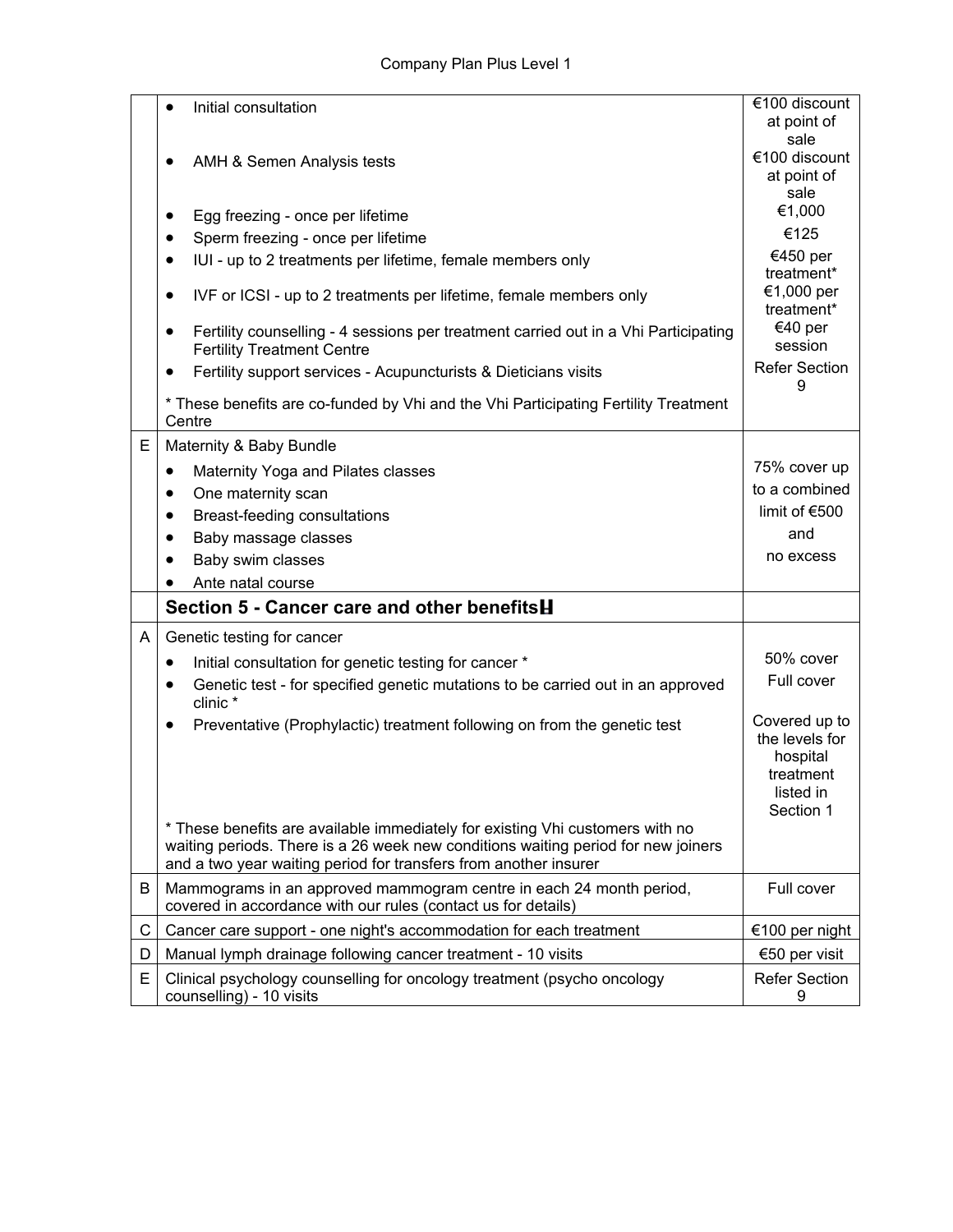| F  | Additional cancer support benefits                                                                                                                            |                           |
|----|---------------------------------------------------------------------------------------------------------------------------------------------------------------|---------------------------|
|    | Wig/ hairpiece, post-mastectomy bra, swimsuit, surgical prosthesis following<br>$\bullet$                                                                     | Full cover                |
|    | cancer treatment<br>No excess applies, but subject to the benefit maximum for medical and surgical<br>appliances set out below                                |                           |
| G. | Other benefits in Section 5                                                                                                                                   |                           |
|    | Vhi Healthcare approved medical and surgical appliances - subject to an excess of<br>€300 per member per year (contact us for details of eligible appliances) | €6,500 per<br>member year |
|    | Convalescent care - first 14 nights                                                                                                                           | €30 per night             |
|    | Vhi Hospital@Home                                                                                                                                             | Full cover                |
|    | Child home nursing - 28 days per calendar year                                                                                                                | €100 per day              |
|    | Parent accompanying child - 14 days per calendar year, following a stay in excess<br>of 3 days in hospital                                                    | €100 per day              |
|    | Return home benefit                                                                                                                                           | €100 per<br>claim         |
|    | <b>Vhi VisionCare</b>                                                                                                                                         |                           |
|    | Vhi VisionCare E-Screen (available through Vhi.ie/myvhi)<br>٠                                                                                                 | Full cover                |
|    | Comprehensive eye exam carried out by a VSP eye-care professional in each<br>$\bullet$<br>24 month period - subject to Vhi VisionCare E-Screen referral       | Full cover                |
|    | <b>Section 6 - Transport costs</b>                                                                                                                            |                           |
| A  | Transport costs (covered in accordance with our rules)                                                                                                        | Agreed<br>charges         |
|    | <b>Section 7 - Cover outside Ireland</b>                                                                                                                      |                           |
| A  | Emergency treatment abroad                                                                                                                                    | €100,000                  |
| B  | Elective treatment abroad (subject to prior approval)                                                                                                         |                           |
|    | Surgical procedures available in Ireland (as per level of cover in Ireland)<br>٠                                                                              | €100,000                  |
|    | Treatment not available in Ireland                                                                                                                            | €100,000                  |
|    | <b>Section 8</b>                                                                                                                                              |                           |
| A  | In-patient MRI scans (covered in accordance with Section 1)                                                                                                   | Agreed<br>charges         |
| B  | Out-patient MRI scans                                                                                                                                         |                           |
|    | Category 1 - approved MRI centres                                                                                                                             | Full cover                |
|    | Category 2 - approved MRI centres, agreed MRI charges & consultant<br>Radiologists fees (subject to an excess of €125 per scan)                               | Full cover                |
| C  | PET-CT scans (covered in accordance with our rules)                                                                                                           | Agreed<br>charges         |
| D. | CT Scans (covered in accordance with our rules) $\blacksquare$                                                                                                | Full cover                |
|    | Section 9 – Day-to-day medical expenses (benefits are per visit,<br>per member, unless otherwise indicated) H                                                 |                           |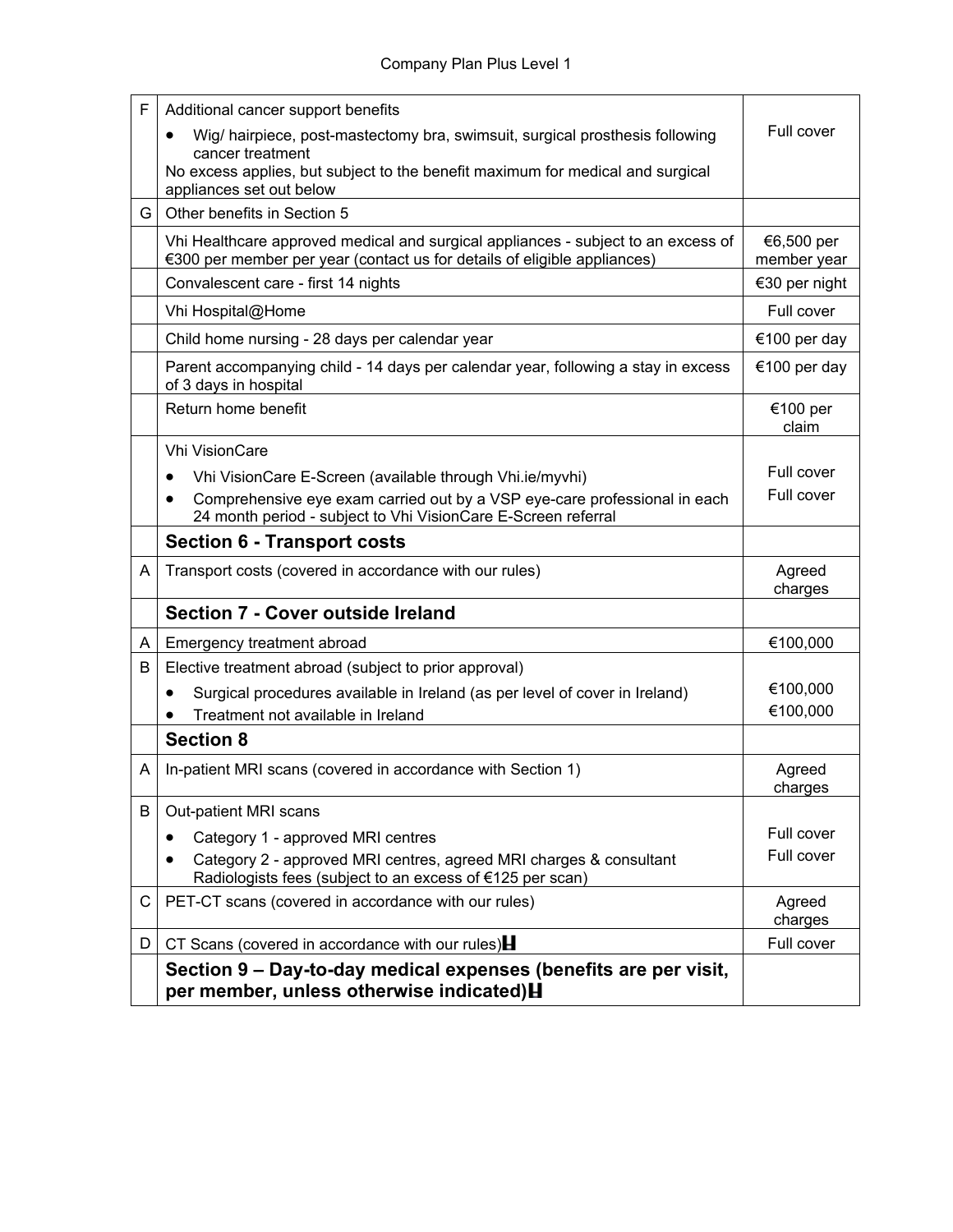| A  | General practitioner - unlimited visits                                                                                                                                                                                                                | 50%                   |
|----|--------------------------------------------------------------------------------------------------------------------------------------------------------------------------------------------------------------------------------------------------------|-----------------------|
| B  | Consultant consultation - unlimited visits                                                                                                                                                                                                             | 50%                   |
| C  | Pathology - consultants' fees                                                                                                                                                                                                                          | 50%                   |
| D  | Radiology - consultants' fees for professional services                                                                                                                                                                                                | 50%                   |
| E. | Pathology/Radiology or other diagnostic tests (refer to Section 8 for out-patient<br>MRI benefits) - 50% of agreed charges in an approved out-patient centre. Contact<br>us for details of eligible diagnostic tests and reimbursements                | €500 per year         |
| F  | Pre- and post-natal care (combined visits)                                                                                                                                                                                                             | €350                  |
| G  | Dental practitioner - 7 visits                                                                                                                                                                                                                         | €25                   |
| H. | Practice nurse - unlimited visits                                                                                                                                                                                                                      | 50%                   |
|    | STI screening                                                                                                                                                                                                                                          | Up to €100            |
| J  | Physiotherapist - 7 visits                                                                                                                                                                                                                             | €25                   |
| K. | Clinical Psychologist - 7 visits                                                                                                                                                                                                                       | €25                   |
| L  | Acupuncturists, Chiropractors, Osteopaths, Physical therapists, Reflexologists -<br>unlimited visits                                                                                                                                                   | 50%                   |
| М  | Chiropodists/Podiatrists, Dieticians, Occupational therapists, Speech therapists,<br>Orthoptists - unlimited visits                                                                                                                                    | 50%                   |
| N  | Optical – eye tests and glasses/contact lenses – 75% of charges in each 24 month<br>period (^Payment will be made directly to the provider if attending a VSP network<br>provider, and will not be subject to the annual excess or the annual maximum) | €100^                 |
| O  | Hearing test in each 2 year period                                                                                                                                                                                                                     | €25                   |
| P  | Health screening - in each 24 month period, covered in accordance with our rules<br>(contact us for details) *<br>Lifestage screening programme in a Vhi Medical Centre                                                                                | €150 per              |
|    | Dexa scans in an approved dexa scan centre                                                                                                                                                                                                             | screen<br>50% cover   |
| Q  | Accident & emergency cover - 2 visits                                                                                                                                                                                                                  | €75                   |
| R  | Clinical psychology counselling for oncology treatment (psycho oncology<br>counselling)* - 10 visits                                                                                                                                                   | €50 per visit         |
| S  | Child counselling - 7 visits                                                                                                                                                                                                                           | €25                   |
| Т  | Foetal screening, in the year of the birth                                                                                                                                                                                                             | €100 per<br>pregnancy |
| U  | <b>Travel vaccinations</b>                                                                                                                                                                                                                             | €60 per year          |
| V  | Vhi SwiftCare exclusive benefit to Vhi customers*                                                                                                                                                                                                      |                       |
|    | Initial consultation (charge is $\epsilon$ 125 – you pay $\epsilon$ 50)<br>٠                                                                                                                                                                           | €75                   |
|    | Follow-up treatment package after this consultation for x-rays, tests & medical<br>aids (maximum you will pay is €100 for this follow-up treatment)                                                                                                    | 50% of total<br>costs |
|    | Vhi SwiftCare appointment services*                                                                                                                                                                                                                    |                       |
|    | Consultant consultation (orthopaedic, oral maxillofacial & sports medicine)<br>Dental practitioner - 7 visits<br>Physiotherapist - 7 visits                                                                                                            | 50%<br>€25<br>€25     |